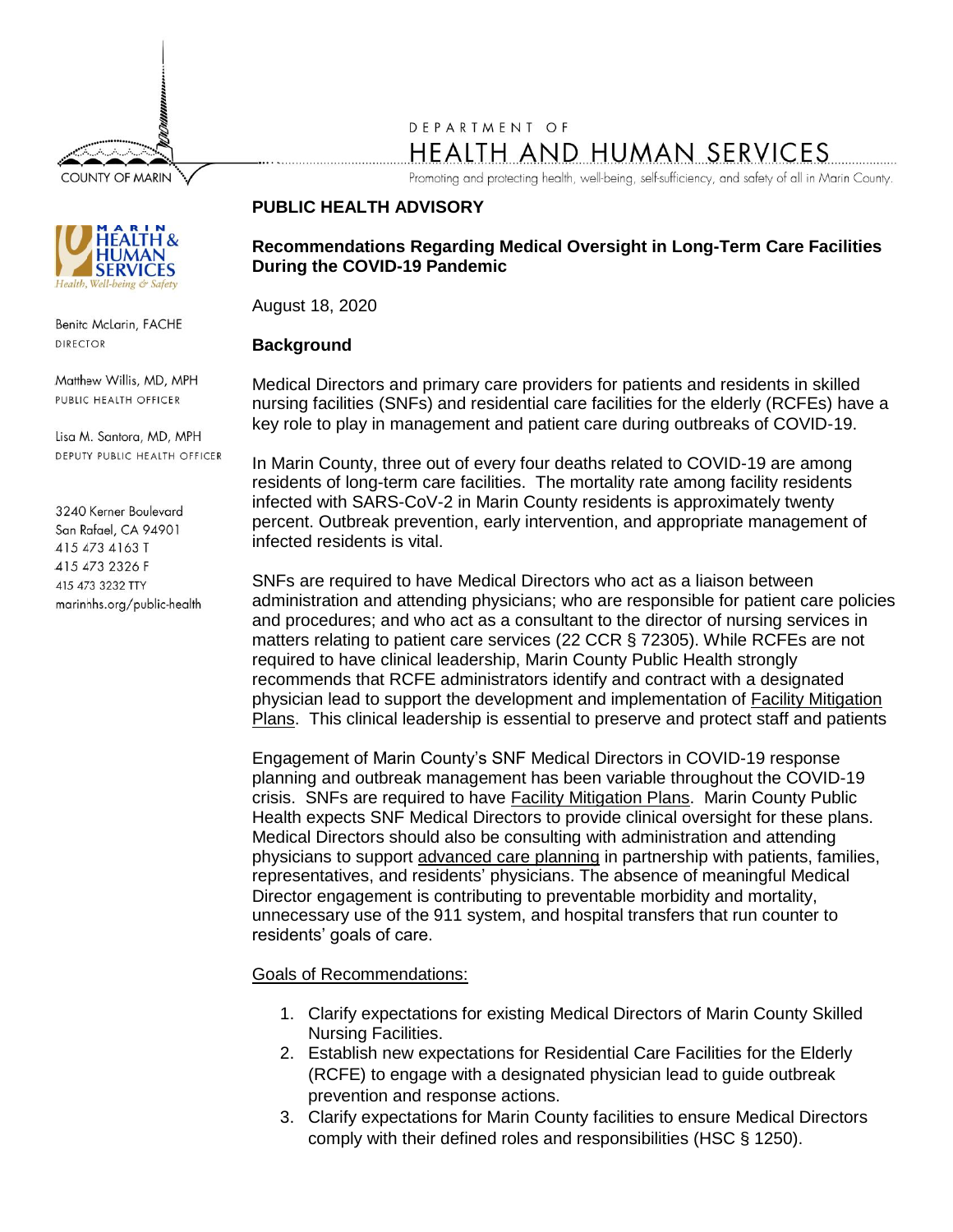#### PG. 2 OF 3 **Recommendations**

- 1. Facilities Responsibilities
	- a. SNFs should review contracts with Medical Directors to ensure contracts meet these recommendations.
	- b. RCFEs should begin the process of identifying and contracting with designated physician leads.
	- c. Facilities will notify Marin County Public Health as to who their Medical Director is and indicate their scope of duty (executive oversite only attending/primary physician for patients/residents [indicate number and % of patients covered by the Medical Director]).
	- d. Facilities will keep Marin County Public Health informed of the names and contact information for the attending physicians that care for patients in their facility.
	- e. Facilities should ensure that Medical Directors (SNF) and designated physician leads (RCFE) participate in weekly meetings and that they are prepared to discuss the details of outbreak management and advanced care planning (described below).
- 2. Responsibilities of SNF Medical Directors
	- a. Medical Directors are expected to attend a weekly huddle meeting organized by MarinHealth Medical Center and Marin County Public Health.
	- b. Outbreak Management: Upon notification of an outbreak, Medical Directors are expected to participate in the development of an outbreak response plan (incl. testing, contact tracing and patient cohorting). Medical Directors will report their plan at the weekly Medical Director meeting described above.
	- c. Advanced Care Planning: Medical Directors and the attending of record for resident patients or their designated alternates are expected to furnish information on CODE STATUS, POLST discussions that clarify goals of care for any life-sustaining treatment options chosen [an explanation of why particular choices are listed in the POLST form], and patient values at the end of life for all residents in the facility within 48 hours of an outbreak. This builds upon the previously issued [recommendation](https://www.marinhhs.org/sites/default/files/files/public-health-updates/advisory_covid-19_-_ltcf_-_2020.03.24_1.pdf) that this information be gathered for all residents prior to any outbreak.
	- d. Medical Directors are expected to be able to furnish complete and upto-date line lists of all residents, including the name and contact information for each resident's primary care provider.
- 3. Responsibilities of RCFE Designated Physician Leads
	- a. Overall Expectation: All residential facilities should contract with a knowledgeable physician lead for their facility.
	- b. Qualifications: Designated Physician should be a licensed physician in the state of California and board certified in a primary care specialty (Internal Medicine, Family Practice), Palliative Care, Infectious Diseases or Geriatrics.